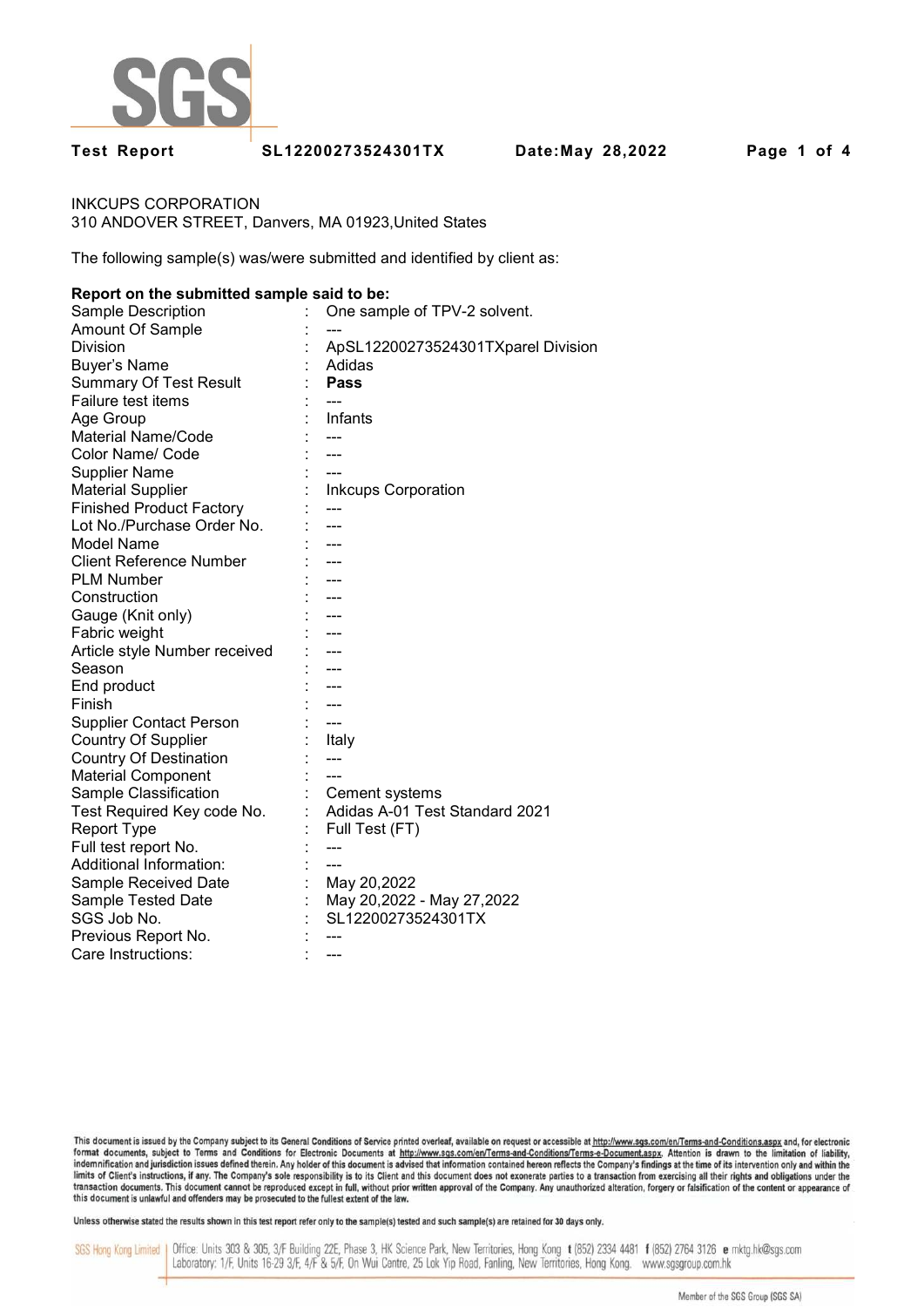

**Test Report SL12200273524301TX Date:May 28,2022 Page 2 of 4** 

**Summary of Test Result:** (Detail test results on next page)

| Test Parameter                    | <sup>⊤</sup> est Method               | Conclusion<br>(Pass/Fail) |
|-----------------------------------|---------------------------------------|---------------------------|
| <b>Chemicals in Cement System</b> | Solvent Extraction, Analysis by GC-MS | Pass                      |



Signed for and on behalf of SGS (Hong Kong) Limited

Chan Kai Kong, Alfred, Technical Manager

This document is issued by the Company subject to its General Conditions of Service printed overleaf, available on request or accessible at http://www.sgs.com/en/Terms-and-Conditions.aspx and, for electronic In the documents, subject to Terms and Conditions for Electronic Documents at http://www.sps.com/en/Terms-and-Conditions/Terms-e-Document.aspx... Attention is drawn to the limitation of liability,<br>Indemnification and juris limits of Client's instructions, if any. The Company's sole responsibility is to its Client and this document does not exonerate parties to a transaction from exercising all their rights and obligations under the transacti

Unless otherwise stated the results shown in this test report refer only to the sample(s) tested and such sample(s) are retained for 30 days only.

SGS Hong Kong Limited | Office: Units 303 & 305, 3/F Building 22E, Phase 3, HK Science Park, New Territories, Hong Kong t (852) 2334 4481 f (852) 2764 3126 e mktg.hk@sgs.com Laboratory: 1/F, Units 16-29 3/F, 4/F & 5/F, On Wui Centre, 25 Lok Yip Road, Fanling, New Territories, Hong Kong. www.sgsgroup.com.hk

Member of the SGS Group (SGS SA)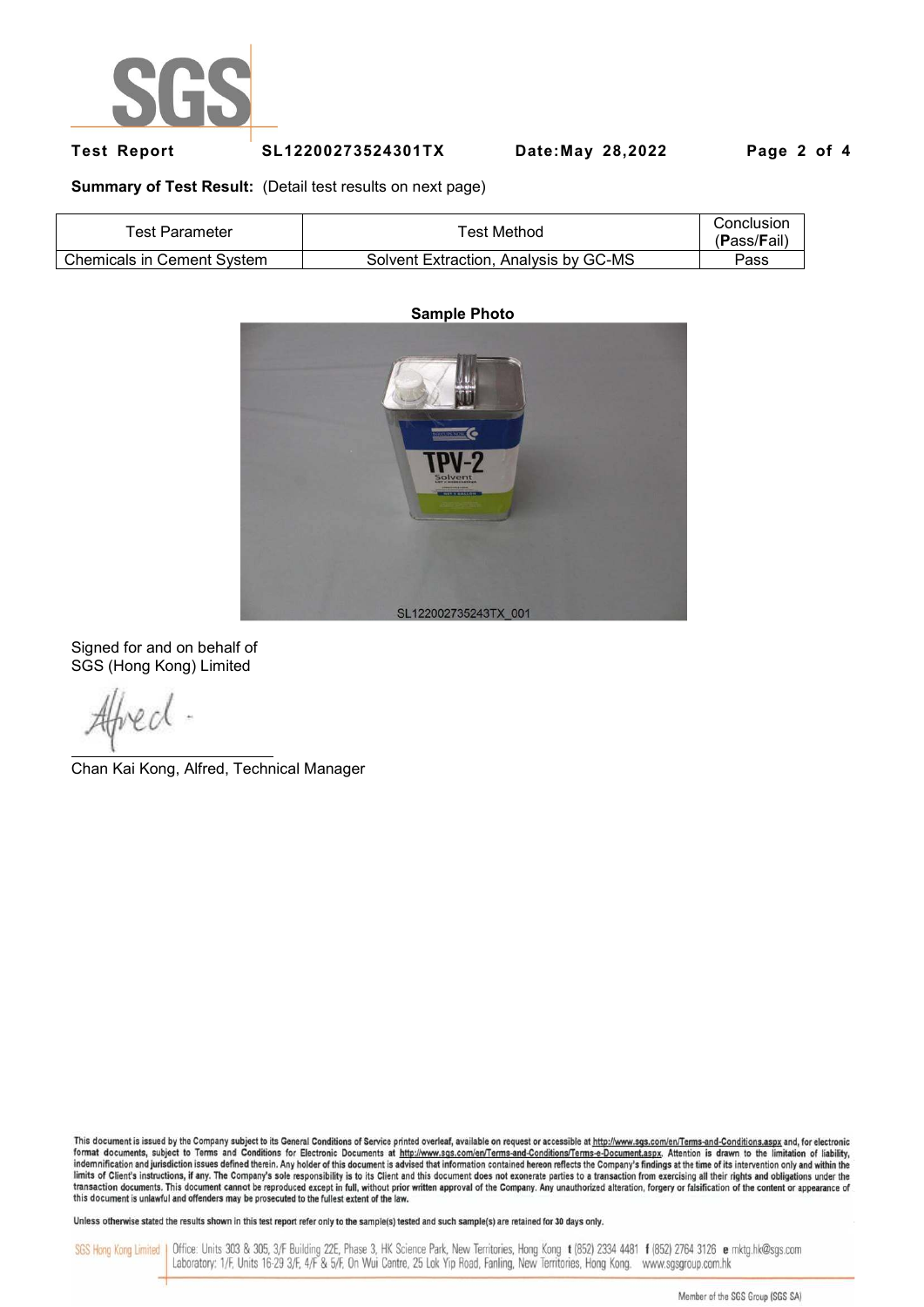

**Test Report SL12200273524301TX Date:May 28,2022 Page 3 of 4** 

# **COMPONENT LIST / List of Materials**

| No. | Sample Component<br>No. | <b>Description</b> | <b>Material</b> | Color | Remark |
|-----|-------------------------|--------------------|-----------------|-------|--------|
|     |                         | TPV-2 solvent      | Liauid          |       |        |

Test Result:

# **Chemicals in Cement System**

Test Method : Solvent Extraction. Analysis by LC-MS / GC-MS

| Test Item(s)                       | CAS NO.   | 1           |
|------------------------------------|-----------|-------------|
| Benzene                            | $71-43-2$ | <b>ND</b>   |
| Tetrachloroethane                  |           | <b>ND</b>   |
| Toluene                            | 108-88-3  | 5.3 mg/kg   |
| Xylene                             |           | <b>ND</b>   |
| Trichloroethene                    |           | <b>ND</b>   |
| Tetrachloroethene                  |           | <b>ND</b>   |
| Dichloromethane                    |           | <b>ND</b>   |
| Methylphenol                       | 1319-77-3 | <b>ND</b>   |
| Trichloromethane                   | 67-66-3   | <b>ND</b>   |
| Cyclohexanone                      | 108-94-1  | <b>ND</b>   |
| THF                                | 109-99-9  | <b>ND</b>   |
| Sum of NP and OP and NPEO and OPEO |           | <b>ND</b>   |
| N,N-Dimethyl formamide             | 68-12-2   | <b>ND</b>   |
| N,N-Dimethylacetamide (DMAC)       | 127-19-5  | <b>ND</b>   |
| 1-Methyl-2-pyrrolidone (NMP)       | 872-50-4  | <b>ND</b>   |
| Monobutyltin (MBT)                 |           | <b>ND</b>   |
| Dibutyltin (DBT)                   |           | <b>ND</b>   |
| Triphenyltin (TPhT)                |           | <b>ND</b>   |
| Tributyltin (TBT)                  |           | <b>ND</b>   |
| Trioctyltin (TOT)                  |           | <b>ND</b>   |
| Monooctyltin (MOT)                 |           | <b>ND</b>   |
| Dioctyltin (DOT)                   |           | <b>ND</b>   |
| Cyclohexane                        | 110-82-7  | <b>ND</b>   |
| C3 and C4 alkylated benzenes       |           | <b>ND</b>   |
| <b>Conclusion</b>                  |           | <b>PASS</b> |

This document is issued by the Company subject to its General Conditions of Service printed overleaf, available on request or accessible at http://www.sgs.com/en/Terms-and-Conditions.aspx and, for electronic In the documents, subject to Terms and Conditions for Electronic Documents at http://www.sps.com/en/Terms-and-Conditions/Terms-e-Document.aspx... Attention is drawn to the limitation of liability,<br>Indemnification and juris limits of Client's instructions, if any. The Company's sole responsibility is to its Client and this document does not exonerate parties to a transaction from exercising all their rights and obligations under the transacti

Unless otherwise stated the results shown in this test report refer only to the sample(s) tested and such sample(s) are retained for 30 days only.

SGS Hong Kong Limited | Office: Units 303 & 305, 3/F Building 22E, Phase 3, HK Science Park, New Territories, Hong Kong t (852) 2334 4481 f (852) 2764 3126 e mktg.hk@sgs.com Laboratory: 1/F, Units 16-29 3/F, 4/F & 5/F, On Wui Centre, 25 Lok Yip Road, Fanling, New Territories, Hong Kong. www.sgsgroup.com.hk